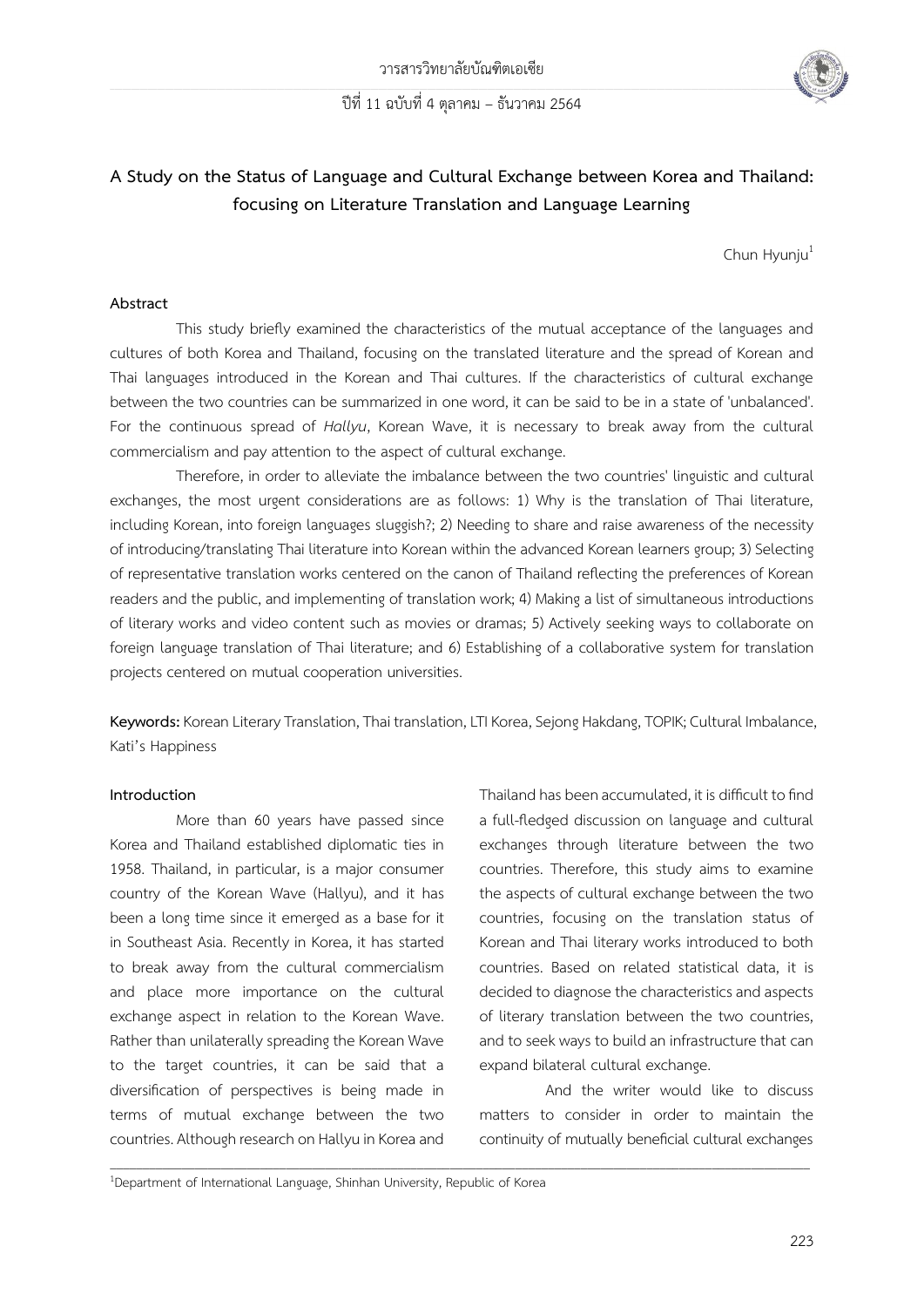

between the two countries using the following relevant indicators: 1) the current translation status of Korean literatures' into Thai, which shows the aspects of cultural exchange between the two countries; and 2) the number of establishment status of King Sejong Hakdang Institutes; 3) the actual status such as the number of test takers for TOPIK (the Test of Proficiency in Korean). It is intended to provide an opportunity for the expansion and development of the extent and scope of mutual acceptance of the language and cultural contents of both countries, and to lay the foundation for actual content development in the long term.

## **Current Status of Translation of Korean Literature Works into Thai**

First, we will examine the status of translation of Korean literature into Thai. According to the 2020 Annual Report of the Literature Translation Institute of Korea (LTI Korea), the translation status of Korean literature books for the year 2020 $^1$  is as follows: 1,511 books have been translated and published in 40 languages. Among them, 496 books were translated from 15 Asian countries, accounting for about 32.8% of the total, but only 4 books were translated into Thai, less than 1% in Asian countries.

Reviewing this in more detail focusing on Korea and Thailand, we can see that 60 books of the Thai (ภาษาไทย) translation statistics list among Korean literature works from 1900 to October 2021 provided by the Literature Translation Institute of Korea (LTI Korea) > Digital Library of Korean Literature<sup>2</sup>. As shown in <Table  $1$ > in 'Translations of Korean Literature Books by Language' from 1892, when statistics were collected, the translated languages were English > Japanese > Chinese > French > German in order, and in the case of 2021, Japanese > Chinese > English > French > Thai, and Thai translation has been very noticeably active recently.

| Total          |            |                 |                | 2021           |            |                 |  |
|----------------|------------|-----------------|----------------|----------------|------------|-----------------|--|
| Rank           | Language   | Number of works |                | Rank           | Language   | Number of works |  |
| 1              | English    | 1128            | $\mathbf{1}$   |                | Japanese   | 46              |  |
| $\overline{2}$ | Japanese   | 1102            |                | $\overline{2}$ | Chinese    | 36              |  |
| 3              | Chinese    | 947             |                | 3              | English    | 22              |  |
| 4              | French     | 590             |                | 4              | French     | 17              |  |
| 5              | German     | 429             |                | 5              | Thai       | 10              |  |
| 6              | Russian    | 349             |                | 6              | German     | 9               |  |
| $\overline{7}$ | Spanish    | 230             | $\overline{7}$ |                | Italian    | 9               |  |
| 8              | Vietnamese | 168             | 8              |                | Vietnamese | 9               |  |
| 9              | Italian    | 89              |                | 9              | Arabic     | 6               |  |
| 10             | Czech      | 87              | 10             |                | Turkish    | 6               |  |

#### **<Table 1> Translation of Korean Literature Books by Language**

#### 2https://library.ltikorea.or.kr/translatedbooks

<sup>1</sup>[https://www.ltikorea.or.kr/upload/bizyearbook/202104011](https://www.ltikorea.or.kr/upload/bizyearbook/2021040111405872983.pdf) [1405872983.pdf](https://www.ltikorea.or.kr/upload/bizyearbook/2021040111405872983.pdf) p.2.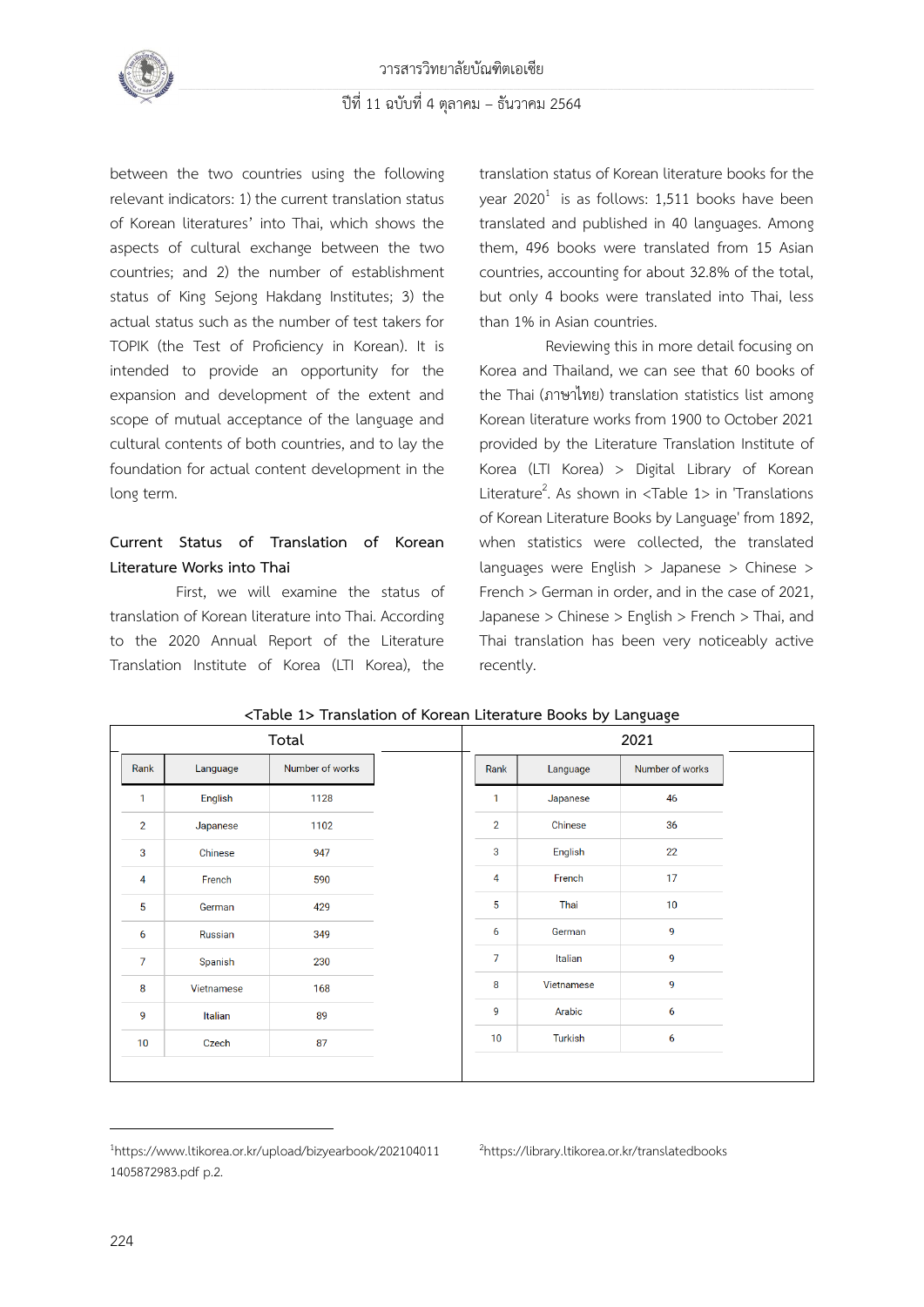

And in <Table 2>, the 'Translation of Korean Literature Books by Country' in the overall order of Japan > France > China > USA > Germany, the situation in 2021, however, is Japan > Taiwan > France > USA > Thailand. It is very noteworthy that the rapid increase of Korean literary translation in Thailand.

|                | $\frac{1}{2}$ and $\frac{1}{2}$ and $\frac{1}{2}$ and $\frac{1}{2}$ and $\frac{1}{2}$ and $\frac{1}{2}$ and $\frac{1}{2}$ and $\frac{1}{2}$ and $\frac{1}{2}$<br>Total |                 |  | 2021           |                      |                 |  |
|----------------|------------------------------------------------------------------------------------------------------------------------------------------------------------------------|-----------------|--|----------------|----------------------|-----------------|--|
| Rank           | Region                                                                                                                                                                 | Number of works |  | Rank           | Region               | Number of works |  |
| 1              | <b>JAPAN</b>                                                                                                                                                           | 688             |  | $\mathbf{1}$   | <b>JAPAN</b>         | 46              |  |
| $\overline{2}$ | <b>FRANCE</b>                                                                                                                                                          | 530             |  | $\overline{2}$ | <b>TAIWAN</b>        | 27              |  |
| 3              | <b>CHINA</b>                                                                                                                                                           | 442             |  | 3              | <b>FRANCE</b>        | 17              |  |
| 4              | <b>UNITED STATES</b>                                                                                                                                                   | 378             |  | 4              | <b>UNITED STATES</b> | 14              |  |
| 5              | <b>GERMANY</b>                                                                                                                                                         | 281             |  | 5              | <b>THAILAND</b>      | 10 <sup>°</sup> |  |
| 6              | RUSSIAN<br>FEDERATION                                                                                                                                                  | 235             |  | 6              | <b>CHINA</b>         | 9               |  |
| $\overline{7}$ | <b>TAIWAN</b>                                                                                                                                                          | 221             |  | $\overline{7}$ | <b>ITALY</b>         | 9               |  |
| 8              | <b>KOREA</b>                                                                                                                                                           | 196             |  | 8              | <b>VIET NAM</b>      | 9               |  |
| 9              | <b>VIET NAM</b>                                                                                                                                                        | 146             |  | 9              | <b>GERMANY</b>       | 8               |  |
| 10             | <b>SPAIN</b>                                                                                                                                                           | 134             |  | 10             | <b>TURKEY</b>        | 6               |  |

**<Table 2> Translation of Korean Literature Books by Country**

Reviewing the Thai translation of 60 Korean literature books, it started to become more prominent in the 2000s, when the Korean Wave began in earnest, and the distribution is as follows: The number of translated books made in 2013 and the last three years (45 books) accounts for 75% of the total. And by genre, there are 51 essays and novels, accounting for 85% of the total.

|       | Year                      | Genre          |                           |  |  |
|-------|---------------------------|----------------|---------------------------|--|--|
|       |                           |                |                           |  |  |
| Year  | Number of Translated Book | Genre          | Number of Translated Book |  |  |
| 2021  | 10                        | essay          | 16                        |  |  |
| 2020  | 14                        | novel          | 35                        |  |  |
| 2019  | 11                        | Children &     | 1                         |  |  |
| 2018  | 1                         | Adolescents    |                           |  |  |
| 2015  | $\overline{2}$            | Poetry         | 3                         |  |  |
| 2014  |                           | Collection of  | 1                         |  |  |
| 2013  | 10                        | Short stories  |                           |  |  |
| 2012  | 5                         | Language       | $\mathbf{1}$              |  |  |
| 2010  | 1                         | Social Science | $\mathbf{1}$              |  |  |
| 2009  |                           | Art            | 1                         |  |  |
| 2008  | $\overline{2}$            | Japanese       | 1                         |  |  |
| 2006  | 1                         | Literature     |                           |  |  |
| 2003  | 1                         | Total          | 60                        |  |  |
| Total | 60                        |                |                           |  |  |

**<Table 3> Translation of Korean Literature Books into Thai by Year and Genre**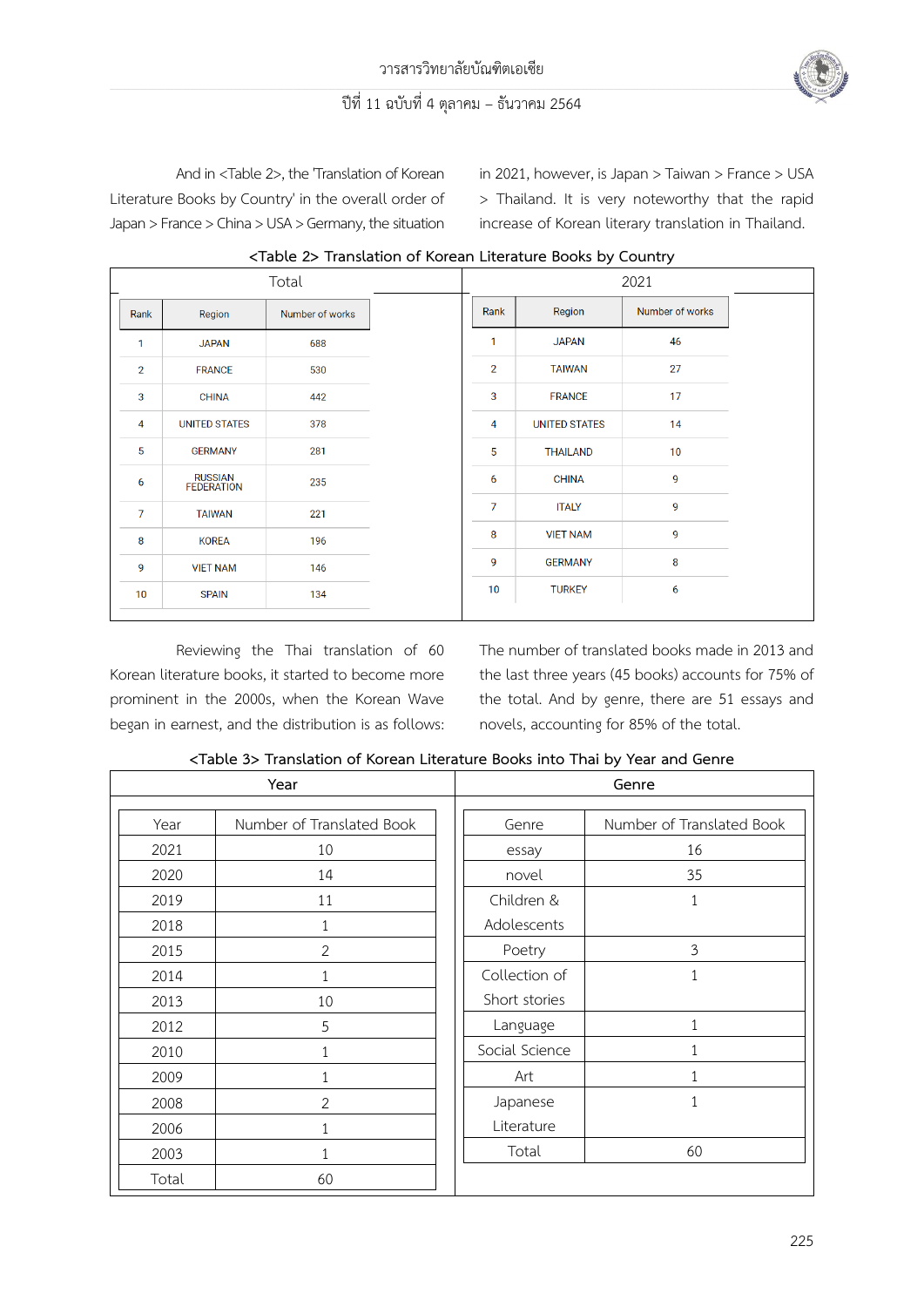In addition, Korean literature translated into Thai is mainly composed of a large number of well-known writers at home and abroad, such as Shin Kyung-sook, Gong Ji-young, Ahn Do-hyeon, and Eun Hee-kyung, among modern literary works. In addition, Kim Ho-sik's *My Sassy Girl (ยัยตัวร้ายกับนายเจี๋ยมเจี้ยม)* and Cho Nam-joo's *Kim Jiyoung-Born 1982 (คิมจียอง เกิดปี82)*, which were made into movies, also stand out in terms of recognition and popularity. On the other hand, Lee Moon-hyuk's *Moorim Solver, Kobongpal (โคบงพัล จอมคนกำมะลอ)* series does not receive much attention in terms of the number of books sold or the recognition of the author in Korea, but it has distinctiveness in that the translation is made by selecting works that directly reflect the preferences of local readers in Thailand.

In particular, LTI Korea's 'Translation Support Contest Project' supports translation of some Korean literature works and then makes financial funds translation of the rest of the works for which contracts with overseas publishers have been signed, providing a systematic and timely introduction to Korean literature overseas. This is because it is being implemented to lay the groundwork. In addition, for works that have passed the first foreign screening, focusing on proficiency in the language and the style and readability of the translated manuscript, the second Korean judge will focus on evaluating the equivalence of the source text (ST) and the translated manuscript and understanding of the ST. It can be inferred that the above-mentioned works generally met these criteria for selection.

## **Current status of Korean translation of Thai literature**

Meanwhile, *The Happiness of Kati* (Kati's Happiness), an English translation of *Khwam Suk* 

*Khong Kati*, which is recognized as having achieved both quality and popularity (ความสุขของกะทิ; Khwam Suk Khong Kati) is a representative example among the Thai novels introduced to Korea. The story of Katy (กะทิ), a 9-year-old girl who lives with her maternal grandparents away from her mother who is battling a disease, was awarded the 2006 South East Asian Literature Award (The SEA Write Award), and it has been translated in English, German, French, and Japanese.

The English version, *The Happiness of Kati,* translated by Prudence Borthwick won the John Dryden Translation Competition organized by the British Comparative Literature Society and the British Literature Translation Center in 2005, and selected as a recommended book by American Librarians of the Junior Library Guild in 2006.

*Kati's Happiness*, a Korean version of *Khwam Suk Khong Kati*, was published at Wisdom House in October 2009 and introduced to Korean readers. It was introduced to Korea at the same time as the Korean translation was published as an invited film for the 'Asian Cinema Window' section of the Busan International Film Festival<sup>3</sup>. As of October 2021, if you search for 'Kati's Happiness' on Korea's leading internet portal site, a significant number of blogs and cafes are found, indicating that there is a significant readership. However, it seems that there are very few cases in which a comparable Thai literary work has been translated and introduced into Korean. In fact, the Korean translation of *Kati's Happiness* was also not directly translated from Thai to Korean, but was directly translated from Thai to Korean as an indirect translation that went through the translation process of Thai → English → Korean(Shin 2017: 42-43). Other representative Thai literary works are even more difficult to find.

<sup>&</sup>lt;sup>3</sup>https://www.biff.kr/eng/html/archive/arc\_history\_2\_view.a

sp?pyear=2009&s1=&page=3&m\_idx=14026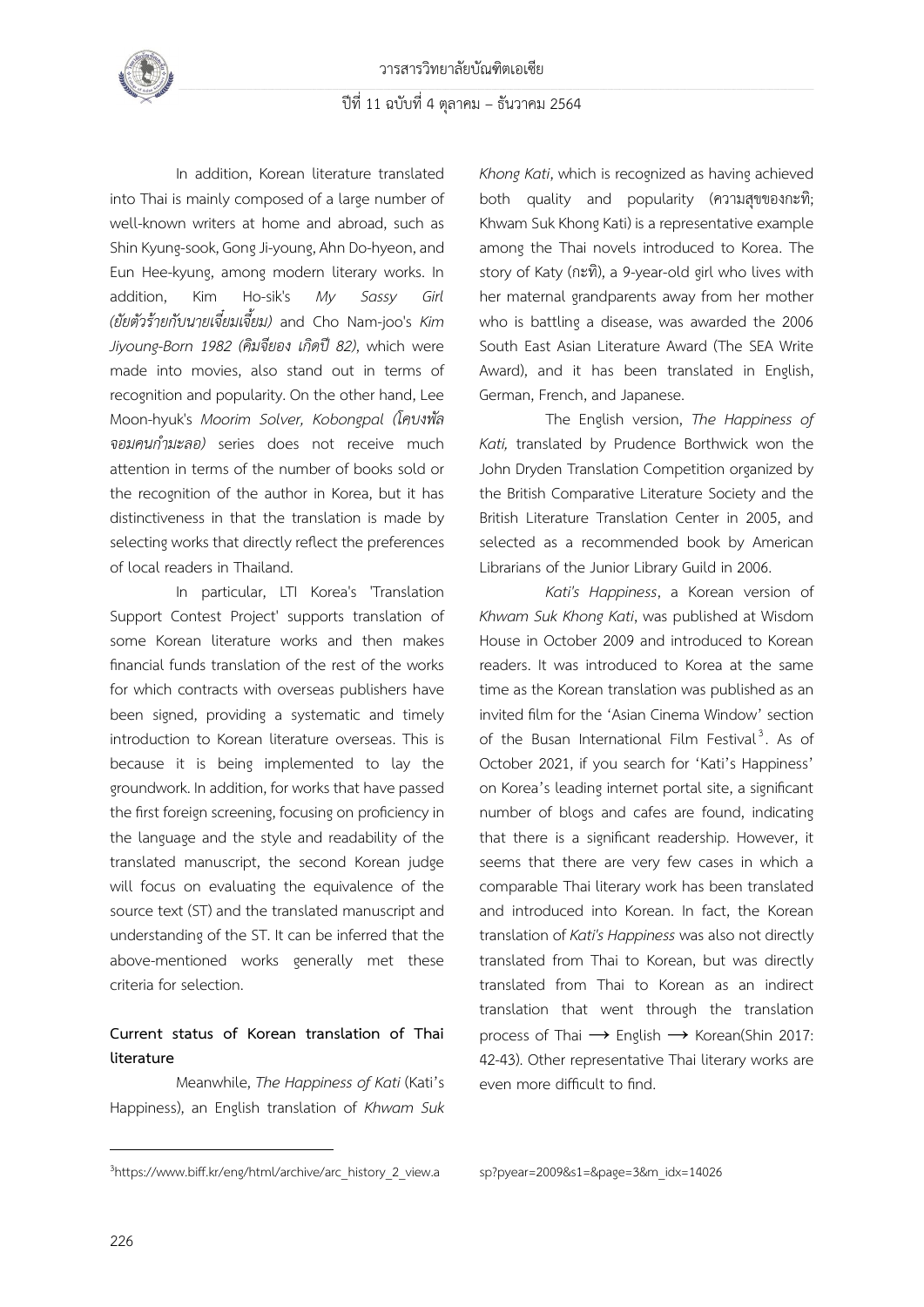

Why the translated Thai novel is so low compared to that of other Asian countries? If you refer to the University of Rochester's Translation Database<sup>4</sup>, which provides statistics on literary translation works (mainly original sources) published in the United States (2008 - 2018), 80 source languages provided by statistics by language. Among them, French (16.82%), Spanish (13.92%), and German (11.13%), and Korean (1.92%), but Thai is not included in the statistics at all. Looking at the pattern of Asian countries among 135 countries in national statistics, 225 books in Japan (4.54%), 159 in China (3.21%), and 94 in Korea (1.90%) are found. As a result of a search centered on book title to understand the translation status of Thai literature works, we searched for the relevant items among 4,951 books, but could not find them. Of course, there are many books in Thai that are sold at online bookstores such as Amazon, but they are not found in official data related to translated literature books. This suggests that a comprehensive review of Thailand's translation policy or urgency or atmosphere or approach to the need for translation is necessary.

## **Current status of language learning in Korea and Thailand**

**1. Current status of Thai learning in Korea**

Regarding the current status of learning a foreign language in both Korea and Thailand, Hankuk University of Foreign Studies and Pusan University of Foreign Studies offer Thai language undergraduate and graduate programs are opened in Korea. In addition, as exchanges between Korea and Thailand increase, more and more Koreans are learning Thai through on & offline methods centering on private academies and clubs. In the context of the expansion of exchanges between Korean companies in the field of international cooperation and exchange (including the MICE industry), and between companies and the private sector such as tourism, Koreans' understanding of the Thai language and its culture is a very important variable. However, it can be said that it is still limited to the introduction stage. Therefore, it is expected to remain at this stage for a considerable period of time unless there is a fundamental opportunity to reduce the need for Koreans to learn Thai.

## **2. Current status of Korean language learning in Thailand**

As of June 2021, King Sejong Institutes Foundation<sup>5</sup> has established 234 institutes in 82 countries and 5 King Sejong Institutes are located in Thailand out of 129 in Asia as follows: King Sejong Institute. MahaSarakham; King Sejong Institute. Bangkok; King Sejong Institute. Chiang Mai; King Sejong Institute. Korean Education Center in Thailand; King Sejong Institute. Korean Cultural Center, Thailand.

Korean language courses were opened at Thai universities in 1986. National Songkhla University adopted Korean as a liberal arts subject, and the Korean language department was established for the first time in 1999. It was the beginning of the university curriculum in Thailand. As of December 2020, the Department of Korean Language is being subdivided into Korean Studies, Korean Culture, and Korean Language Education at 13 campuses of 12 universities across the country, including King Chulalongkorn University and Rangsit University, which received its first freshmen this year. Uttaradit University offers in-depth lectures in the field of Korean language education, and Rangsit

<sup>4</sup>https://poshukach.com/search?q=The+University+of+Roc hester%27s+Translation+Database&fr=ps&gp=496721&altse  $rp=1$ 

<sup>&</sup>lt;sup>5</sup> King Sejong Institute Foundation is a representative national institution in Korea that communicates with the world through Korean language and Korean culture.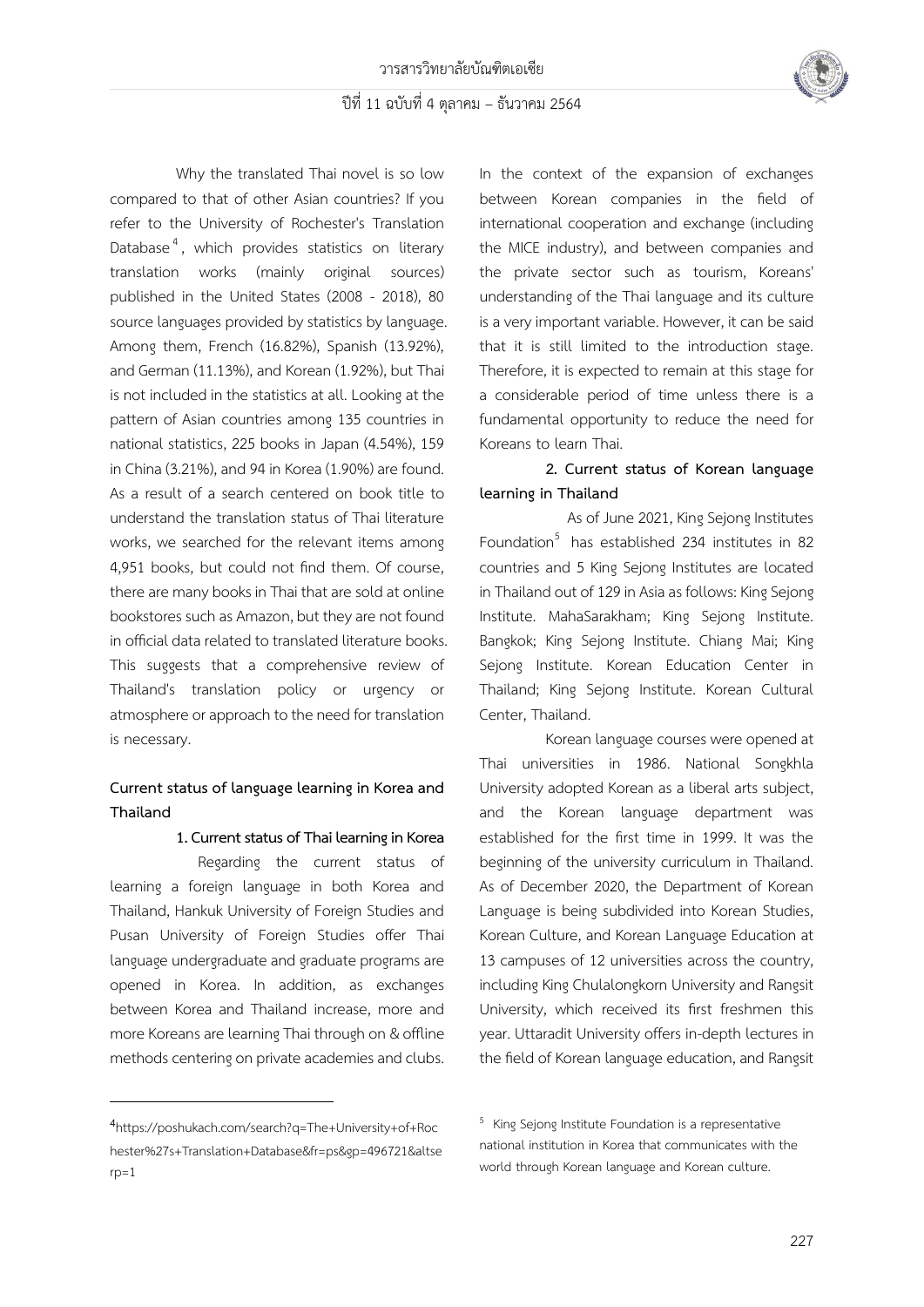

University specializes in providing focused education on Korean society and culture in addition to the Korean language. In 2018, the Korean language course was implemented for the first time in the university entrance exam in Southeast Asia. Around 46,000 students from 165 schools across the country are learning as a second language from more than 200 Thai teachers.

The Test of Proficiency in Korean (TOPIK) is a test used by overseas Koreans, foreigners, and immigrants to enter, graduate, and find employment at domestic universities. The TOPIK test, administered by 152 nationals from 80 countries worldwide, started with 2,692 people taking the test when it was first implemented in 1997, 106,953 in 2010, 208,448 in 2015, and 329,225 in 2018. The number of applicants has steadily increased. As of 2019, Thailand ranked ninth in the number of applicants by nationality for the TOPIK test for the past five years with about 24,000 applicants<sup>6</sup>. .

So far, we have briefly reviewed the aspects of the acceptance of each other's languages and cultures in both Korea and Thailand. Similar to the current situation of asymmetry in literary translation examined in Chapter II, it is easy to find that there is an excessive imbalance in the acceptance of the languages of the two countries. This imbalance is exacerbated by the explosive popularity of K-pop, Korean movies, Korean dramas, Korean cartoons, and Korean games in Thailand.

#### **Conclusion and Suggestions**

This study briefly examined the characteristics of the mutual acceptance of the languages and cultures of the two countries, focusing on the translated literary works of both countries and the spread of Korean and Thai languages introduced in the Korean and Thai cultures. In the case of literary translation, this study was limited to statistics through the government's translation support project, so it was not possible to cover all the books have planned and published by private publishers.

In addition to general-purpose Korean language learning materials, Korean language interpretation and translation curriculum and teaching materials have been developed in order to meet the needs of Korean language learners abroad, as well as Korean language learning for employment purposes, including international exchanges and cooperation, thanks to the wide spread of the Korean language. The development project is in full swing in Korea. In relation to the subject of this paper, on the contrary, this situation can be very positive in terms of securing the infrastructure of human and material resources to more actively introduce Thai literary contents to Korean readers.

 Therefore, in order to alleviate the imbalance between the two countries' linguistic and cultural exchanges, the most urgent considerations are as follows: 1) Why is the translation of Thai literature, including Korean, into foreign languages sluggish?; 2) The need to share awareness and raise awareness of the necessity of introducing/translating Thai literature into Korean within the advanced Korean learners group; 3) Selection of representative translation works centered on the canon of Thailand reflecting the preferences of Korean readers and the public, and implementation of translation work; 4) Writing a list of simultaneous introductions of literary works and video content such as movies or dramas; 5) Actively seek ways to collaborate on foreign language translation of Thai literature; and 6) Establishment of a collaborative system for translation projects centered on mutual cooperation universities.

<sup>6</sup> http://news.unn.net